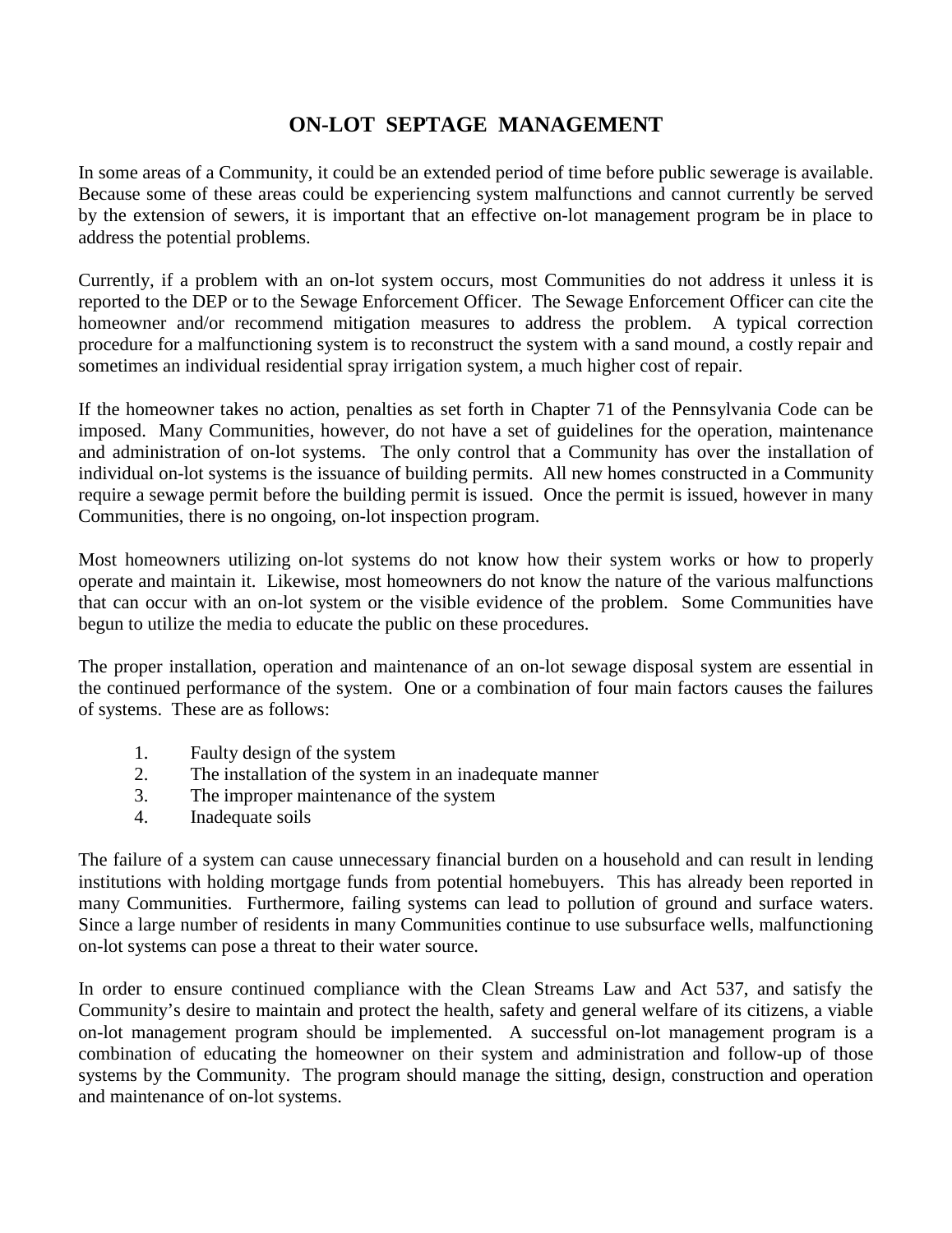Chapter 71 of the Pennsylvania Code sets forth those items that can be made part of an on-lot management program. These items are summarized as follows:

- 1. The program should outline the legal method by which the Community would conduct site investigations of on-lot facilities, a schedule of inspections and the method of landowner notification.
- 2. Develop a list of standards for operation, maintenance and repair or replacement of on-lot facilities. These standards should include the development of a schedule of septic tank pumping contingent on the condition of the facility, prohibition of storm water runoff into on-lot facilities, utilization of water-conservation devices, types of acceptable equipment including piping, manholes, mechanical and electrical components, pumps, etc. and requirements for septic waste pumpers/haulers.
- 3. Discussion of management program requirements and implementation methods.
- 4. Development of a fee schedule that may be necessary for effectively conducting the management program.
- 5. Identify the authority that will enforce the requirements of the management program.
- 6. Identify resultant penalty provisions as a consequence of program violation.
- 7. Develop ordinances, regulations and/or policies necessary to implement the program.

The degree to which the Community wants to enforce these items is presented in the attached sample ordinance outline to this article. The sample ordinance outline contains a high degree of associated administrative duties, powers and costs and is stringent in its requirements. The ordinance proposes to establish regulations for the management and on-going maintenance of on-lot sewage disposal systems. It further establishes the application and permitting processes and financial and/or performance assurances for Individual Residential Spray Irrigation Systems (IRSIS), and provides for imposition of penalties for noncompliance and appeals for hardship situations.

Due to manpower constraints, the administrative program would assign much of the responsibility to the owner in assuring that the on-lot system is properly operated and maintained. The Community then can continue to utilize the assistance of those individuals appointed as Sewage Enforcement Officers and continue to regulate the installation and permitting of systems.

# **ELEMENTS OF AN ON-LOT MANAGEMENT PROGRAM**

There are a number of items that are addressed within the On-Lot Sewage Management Program. These are outlined in more detail as follows:

- 1. Site Evaluation Prior to construction of a structure containing wastewater-generating facilities, the Community requires the application for and issuance of a sewage permit. As is currently occurring in most Communities, issuance of the on-lot permit should be contingent on the approval of site testing by the Sewage Enforcement Officer. If the Community desires, the preliminary site investigation could be conducted prior to the sale or subdivision of property. This preliminary screening will determine if the site in question can support an on-lot disposal system.
- 2. System Design The applicant will be required to obtain site-specific information and submit it along with design documents to the Community for review and approval. The SEO reviews the submission for compliance with DEP standards. The Community refers to standard drawings and specifications to supplement Chapter 73 that would serve as minimum requirements for design and construction of on-lot systems.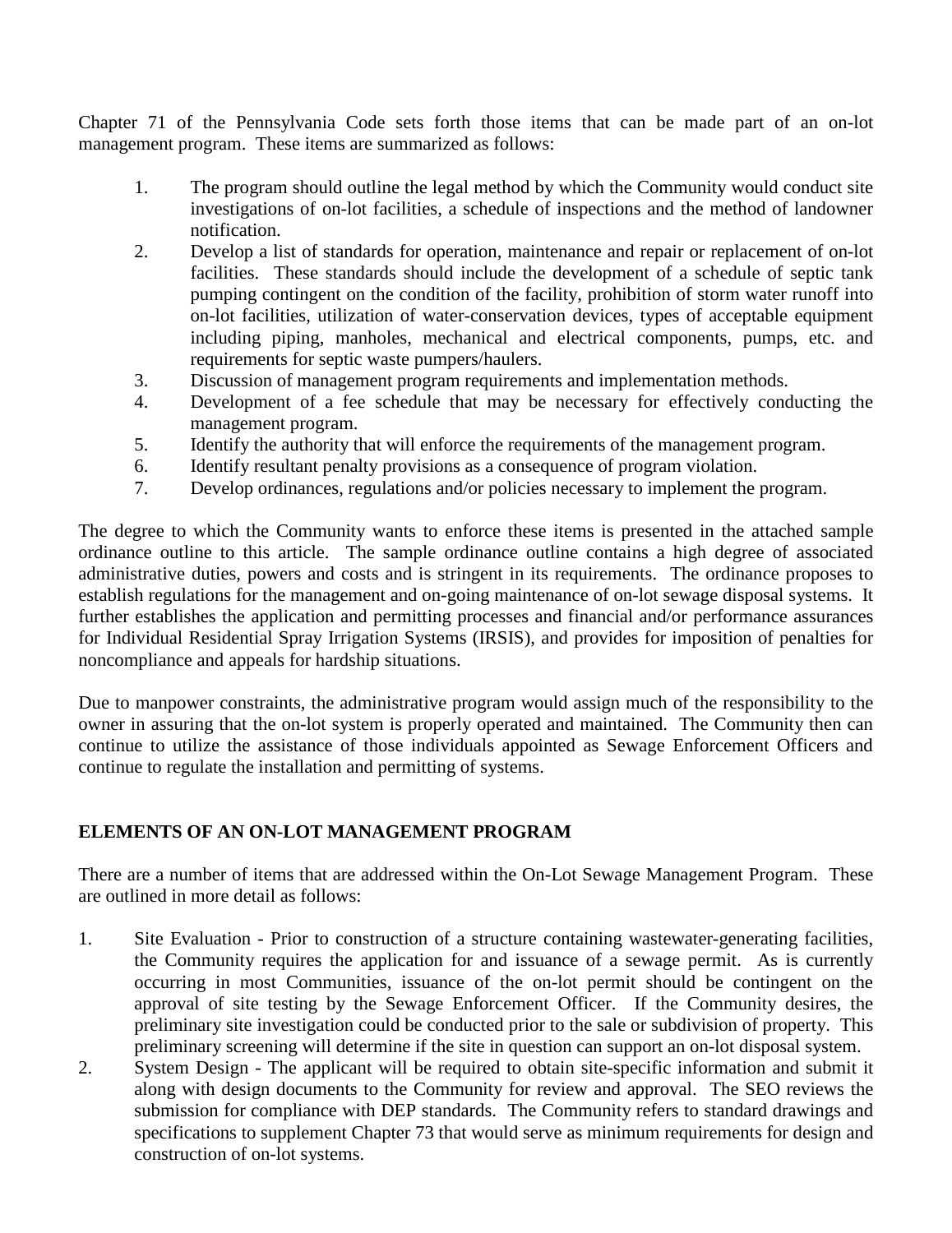- 3. Construction of On-Lot Systems Currently the applicant is given written approval by most Communities to proceed with construction of the on-lot system. During construction, the appointed SEO of the Community inspects the work. If the construction is in accordance with the design documents, the Community may issue an occupancy permit. The applicant shall be required to file as-built drawings indicating all of the key structures, their depths and their location on a plan triangulated to the house corners. The locations of all key features of the system should be located, including the building sewer, septic tank, manholes, cleanouts, distribution boxes, start and end of drainage fields and any other relevant features.
- 4. Operation, Maintenance and Administration Many of the problems associated with malfunctioning on-lot systems are the result of improper operation and failure to perform maintenance. The Community may want to regulate the operation and maintenance of on-lot systems through the On-Lot sewage Management Program. The homeowner shall be required to remove septic tank sludge on a regular basis in accordance with the On-Lot Sewage Management Program.

Experience has determined that, if septic tanks are pumped every three to five years, they generally tend to avoid the discharge of solids to the leach field. If solids escape the septic tank, the field will clog and septic tank effluent will discharge to the surface. Due to a misunderstanding of the operation of on-lot systems, removal of sludge is not addressed until a problem occurs. If the homeowner waits too long to remove the solids, pumping will not remedy a clogged disposal field.

The attached sample ordinance outline requires a septic tank pumping schedule. In order to implement the pumping schedule, the Community must compile accurate information on those residents utilizing on-lot systems. The Community can then notify the residents of the The Community can then notify the residents of the commencement of the pumping schedule with the stipulation that homeowners provide evidence that their system was pumped following the allotted time period.

The Community may also conduct periodic inspections of on-lot systems to determine if obvious malfunctions are occurring. The performance standards to determine whether a system is malfunctioning would ultimately be the technical requirements of Chapter 73 and the On-Lot Sewage Management Program. The Community would issue a written order to the homeowner to correct the problem based on the recommendation of the Sewage Enforcement Officer. The order would define the corrective action and the time frame in which it must be implemented.

Water conservation reduces hydraulic loading to on-lot systems. The same is true of water softeners. Garbage grinders increase organic loading. The use of chemical and biological analysis in the evaluation can provide the Community with information on degradation of source water and groundwater as a result of development. Otherwise, it is difficult to asses whether on-lot treatment is being effective other than through the normal malfunction signals such as odor, increased vegetation, water ponding, etc. The chemical and biological monitoring would provide a database for future restrictions in development.

# **ON-LOT SEWAGE MANAGEMENT PROGRAM SUMMARY**

As stated earlier, the On-Lot Sewage Management Program proposes to establish regulations for the management and on-going maintenance of on-lot sewage disposal systems, and further, proposes to establish application and permitting processes and financial and/or performance assurances for Individual Residential Spray Irrigation Systems (IRSIS), and to provide for imposition of penalties for noncompliance and appeals for hardship situations.

A summary of the On-Lot Sewage Management Program Ordinance is as follows: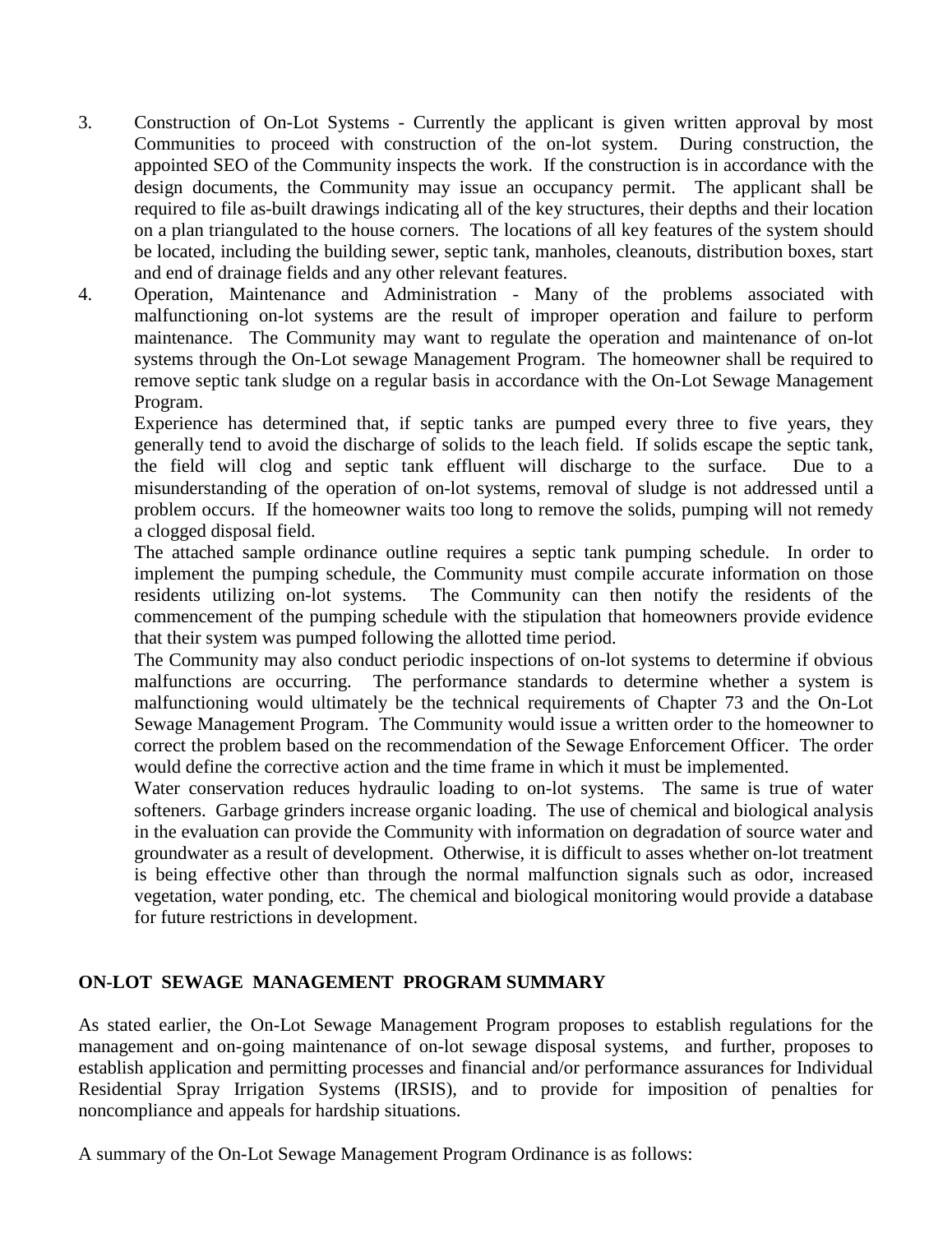#### *SECTION I PURPOSE*

*● Operation, rehabilitation, replacement and timely on-going maintenance of on-lot systems within the Community ● Inspection procedures for on-lot systems*

*● Provisions and safeguards for the Community which enable the issuance of permits for Bonded Systems and IRSIS Systems ● Registration of businesses involved with the removal, hauling and disposal of septage*

*● Periodic pumping of treatment, dosing and lift-pump tanks*

*● Standards for initial inspection and subsequent pumping of systems and tanks*

# *SECTION II DEFINITIONS*

*● The definition of words and terms used in the Ordinance*

## *SECTION III PERMITS REQUIRED*

*● All individual or community on-lot systems are subject to issuance of a permit by the SEO*

*Building and zoning permits shall not be issued for any building or improvement to real property to be serviced by an onlot system, prior to receiving a permit for the installation of the on-lot system from the SEO*

 *All planning modules proposing individual or community sewage systems which require a DEP permit shall include a provision granting the Community and its agents the right to enter the premises to inspect the construction and/or operation of the DEP permitted system*

*No on-lot system shall be altered, extended, augmented, modified or repaired without the issuance of a repair permit by the SEO*

# *SECTION IV REPLACEMENT AREAS*

*● A replacement area shall be required for all proposed lots that are intended to be serviced by an experimental sewage disposal system*

## *SECTION V INDIVIDUAL RESIDENTIAL SPRAY IRRIGATION SYSTEMS*

*● All applications for on-lot systems which propose to use an IRSIS as the treatment method shall be accompanied by a maintenance agreement between the landowner and one experienced in the operation and maintenance of sewage treatment systems*

*● Applications for IRSIS shall be accompanied by a financial guarantee of the same type and character that is required for public improvements by the Community's Subdivision and Land Development Ordinance*

*● From the date the permit application is submitted to the SEO and continuing for a period ending 2 years after the date the System's installation is approved by the SEO, the financial assurance shall be in an amount not less than 50% of contract price for the installation of the IRSIS*

*● Beginning 2 years after the date the system's installation is approved by the SEO and continuing for the system's design life, the financial assurance shall be reduced to an amount not less than10% of the actual construction cost for the installation of the IRSIS*

## *SECTION VI MAINTENANCE OF SYSTEMS*

*● The owner of a property upon which an on-lot system is constructed shall at all times operate and maintain the on-lot system, in addition to the area around such system so as to provide access for inspection, maintenance and pumping. Surface water shall be diverted away from the absorption area and system components*

*● Every aerobic or septic treatment tank that discharges effluent to a soil absorption area or to an IRSIS shall be pumped*

*● When an on-lot system's treatment tank is pumped out, all dosing tanks, lift tanks and other tanks associated with the system shall also be pumped out*

# *SECTION VII OPERATION OF SYSTEMS*

*● Only sewage and normal domestic wastes shall be discharged into any sewage facilities*

*● No sewage system shall discharge untreated or partially treated sewage to the surface of the ground, or into the waters of the Commonwealth of Pennsylvania, unless a permit to discharge has been obtained from DEP*

## *SECTION VIII RIGHT OF ENTRY – EASEMENTS*

*● All permits for the installation of on-lot systems shall be conditioned upon a Right of Entry binding the landowner in favor of the Community for the limited purpose of inspecting, maintaining, sampling, testing, evaluating or repairing the on-lot system described in the application and permit*

*● Any property on which an on-lot system presently exists, or upon which an on-lot system is under construction, shall also be subject to a Right of Entry in favor of the Community for the above mentioned limited purposes*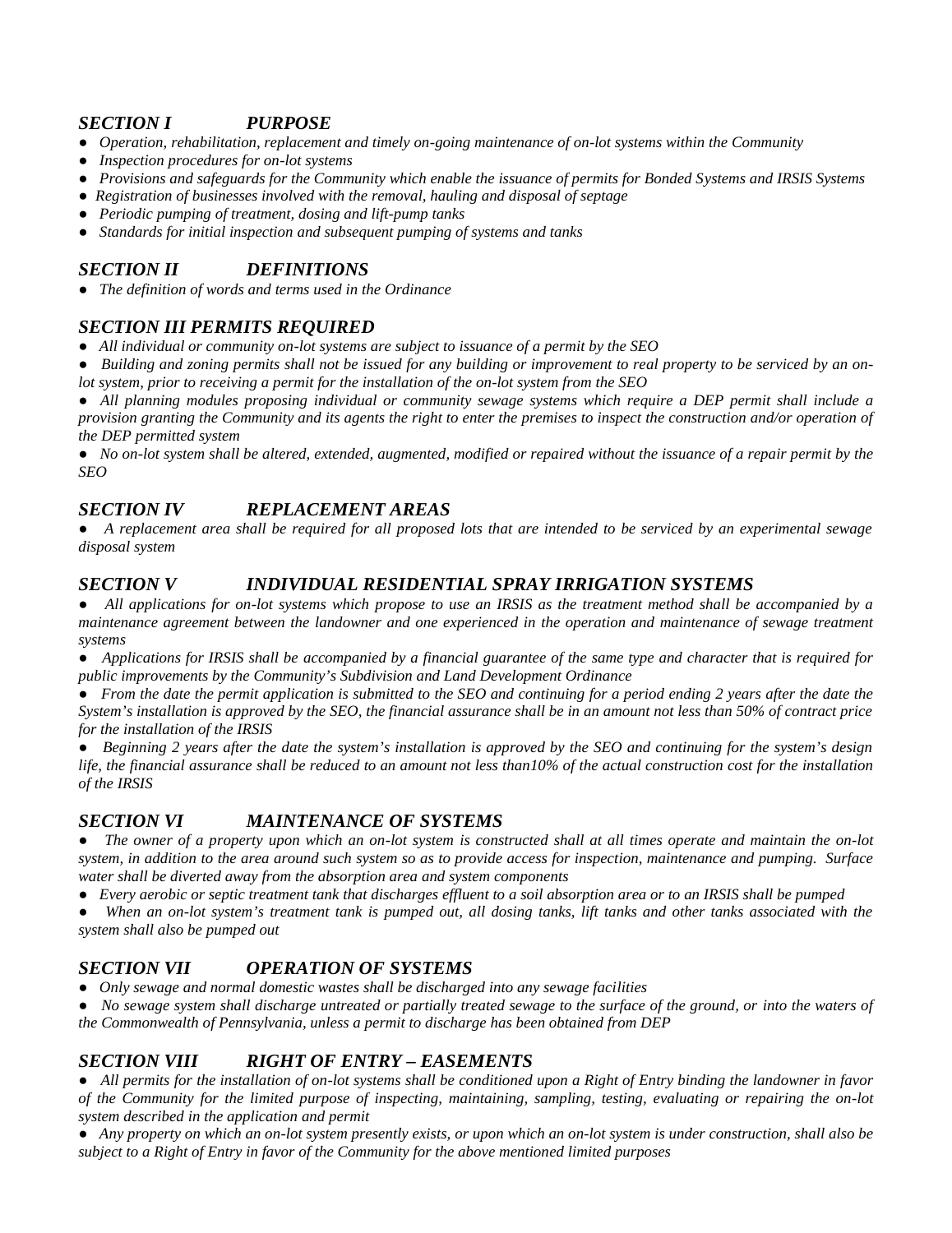#### *SECTION IX PUMPER/HAULER BUSINESS REGISTRATION*

*● At least seven (7) days before offering pumping services to property owners all pumper/hauler businesses shall:*

- *1. Register with Community or local Sanitary Authority*
- *2. Operate in a manner consistent with the provisions of the Pennsylvania Solid Waste Management Act*
- *3. Provide a current fee schedule*
- *4. Provide documentation that all septage will be delivered to a permitted site or to the local Sanitary Authority*

#### *SECTION X FEES*

*● Where inspections are required or a variance request is submitted by the property owner to the Community, the Community legislature, by amendment to current fee ordinances, shall establish a fee schedule and collect fees to cover the Community's actual costs of administering this Ordinance*

## *SECTION XI PUMPING AND INSPECTION OF ON-LOT SYSTEMS*

*● Every tank associated with any on-lot system within the Community shall be pumped at least once within three (3) years following the start of the On-Lot Sewage Management program*

*● The Community or the local sanitary authority will develop pump-out schedules for each and every tank associated with every system*

*● After the initial pumping all tanks in all systems shall be pumped out in accordance with the following pump-out criteria:*

*● If the tank is found to be greater than three-quarters full to nearly full, at the time of pump-out, the next scheduled pump-out must occur in three (3) years*

*● If the tank is found to be greater than one-half full to three-quarters full, at the time of pump-out, the next scheduled pump-out must occur in four (4) years*

*● If the tank is found to be less than one-half full, at the time of pump-out, the next scheduled pump-out must occur in five (5) years*

#### *SECTION XII ABATING HEALTH HAZARDS – LIENS*

*● Where an imminent health hazard exists due to failure of a property owner to properly operate, maintain, repair or replace an on-lot system, the Community shall have the authority to perform, or contract to have performed, any repairs as may be directed by the SEO to abate the health hazard*

#### *SECTION XIII SYSTEM REHABILITATION*

*● The Community shall compel corrective action whenever a malfunction is identified or whenever a malfunction represents a public health hazard or environmental threat*

*● The Community's SEO shall require the repair of malfunctions by any of the following methods, either individually or in combination, which are consistent with the DEP's policies regarding Best Technical Guidance (BTG)*

#### *SECTION XIV VIOLATIONS – PENALTIES – SUSPENSIONS*

*● It shall be illegal to commence construction of a structure which will be served by an on-lot system without first obtaining a permit for the system*

*● It shall be illegal to construct, alter or repair an on-lot system without first obtaining a permit for the installation or repair from the SEO*

*● It shall be illegal to fail to maintain the components of an on-lot system at the intervals specified in this ordinance, or those specified by the equipment manufacturer*

*● It shall be illegal for a hauler/pumper business to fail to file the necessary reports in a timely manner*

#### *SECTION XV SEVERABILITY*

*● The provisions of this Ordinance shall be severable, and if any of its provisions shall be held to be unconstitutional, illegal, or invalid, such unconstitutionality, illegality, or invalidity shall not affect the validity of any of the remaining provisions of the Ordinance*

#### *SECTION XVL REPEALER*

*● All other ordinances or parts of ordinances inconsistent herewith are hereby repealed*